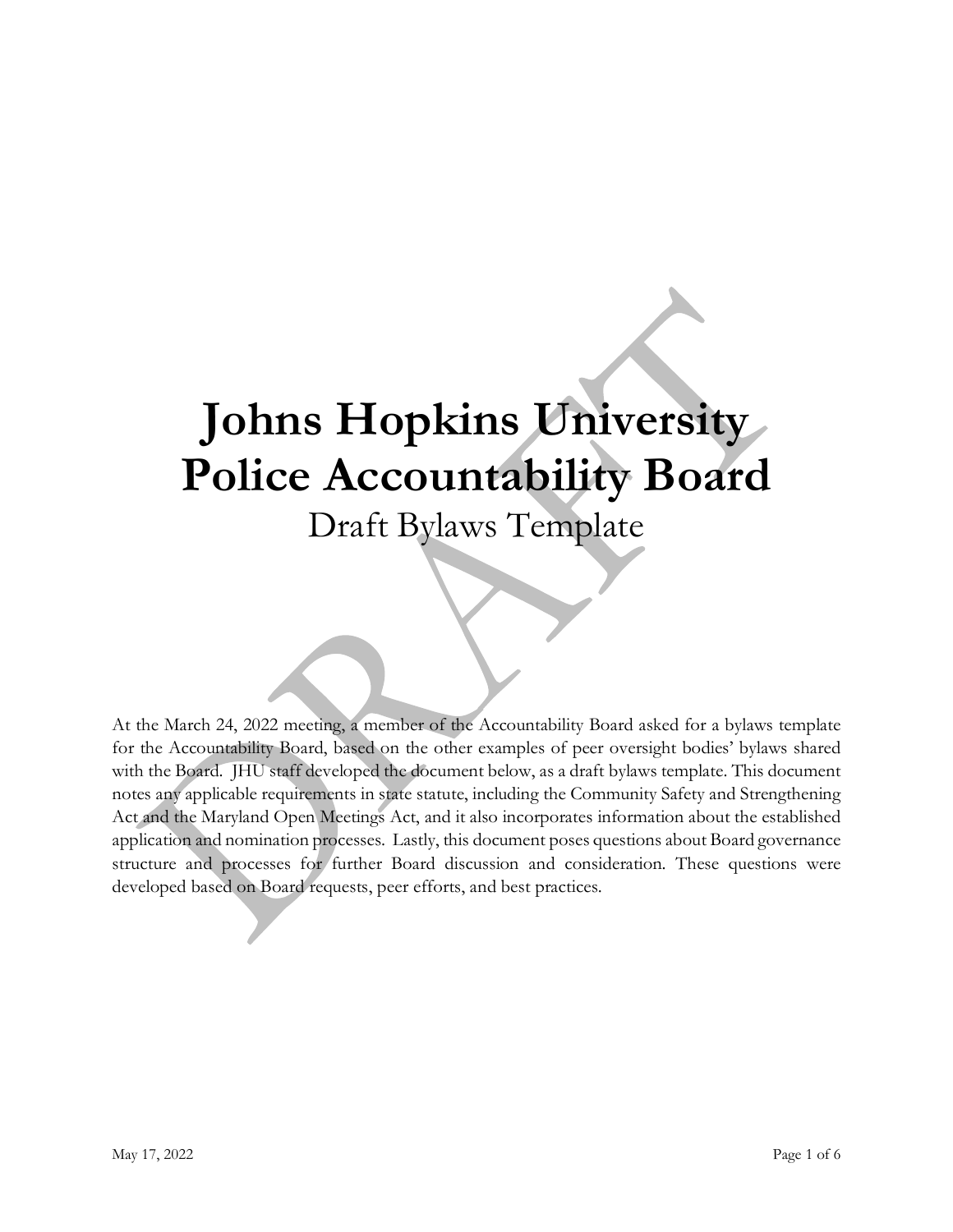## Bylaws

### **Mission / Charge**

The Johns Hopkins University Police Accountability Board ("the Board"), unique both in Maryland and throughout the country, empowers community members from Johns Hopkins University and the surrounding neighborhoods to help directly shape the development and operation of the Johns Hopkins Police Department ("JHPD"). The Board is an essential component of the Community Safety and Strengthening Act,<sup>1</sup> which passed the Maryland General Assembly during the  $2019$ legislative session, and is a crucial tool for supporting the transparency, accountability, and overall success of the JHPD. Under the Act, Board members are responsible for sharing community concerns directly with JHPD leadership, reviewing JHPD metrics, and assessing current and prospective department policies, procedures, and training in order to provide recommendations for improvement.<sup>2</sup>

### **Membership**

#### Membership and Board Composition

The membership of the Board will reflect JHU s dedication to fostering and uplifting diverse people, ideas, and experiences. This includes diversity not only in affiliation with the University s schools, campuses, and communities, but also in race, gender and gender identity, sexual orientation, ethnicity, religion, age, and ability. Board members will be expected to share a respect for diversity and a commitment to working across differences to ensure the ultimate success and effectiveness of the  $HPD.<sup>3</sup>$ 

The Board will be composed of:

- Fifteen (15) total members, of which:
- Ten (10) are JHU students, faculty, and staff, including at least one member of the JHU Black Faculty and Staff Association; and
- Five (5) are members of the Baltimore City community unaffiliated with the University, including at least one from the three neighborhoods adjacent to the campus area where the JHPD may patrol (the neighborhoods adjacent to the University's Homewood, East Baltimore, and Peabody campuses). 4

#### Terms

Two years for non-student members; one year for student members.

The Term is to begin during the first quarterly meeting of the Fall session in the calendar year of the appointment.

<sup>&</sup>lt;sup>1</sup> Md. Code Ann., Education § 24-1205.

<sup>2</sup> Md. Code Ann., Education § 24-1205(b); *see also id.* § 24-1205(d).

<sup>3</sup> *See* https://publicsafety.jhu.edu/jhpd-information/accountability-board/members/

<sup>4</sup> Md. Code Ann., Education § 24-1205(c)(2); *See* Appendix A.6 - Geographic Boundaries.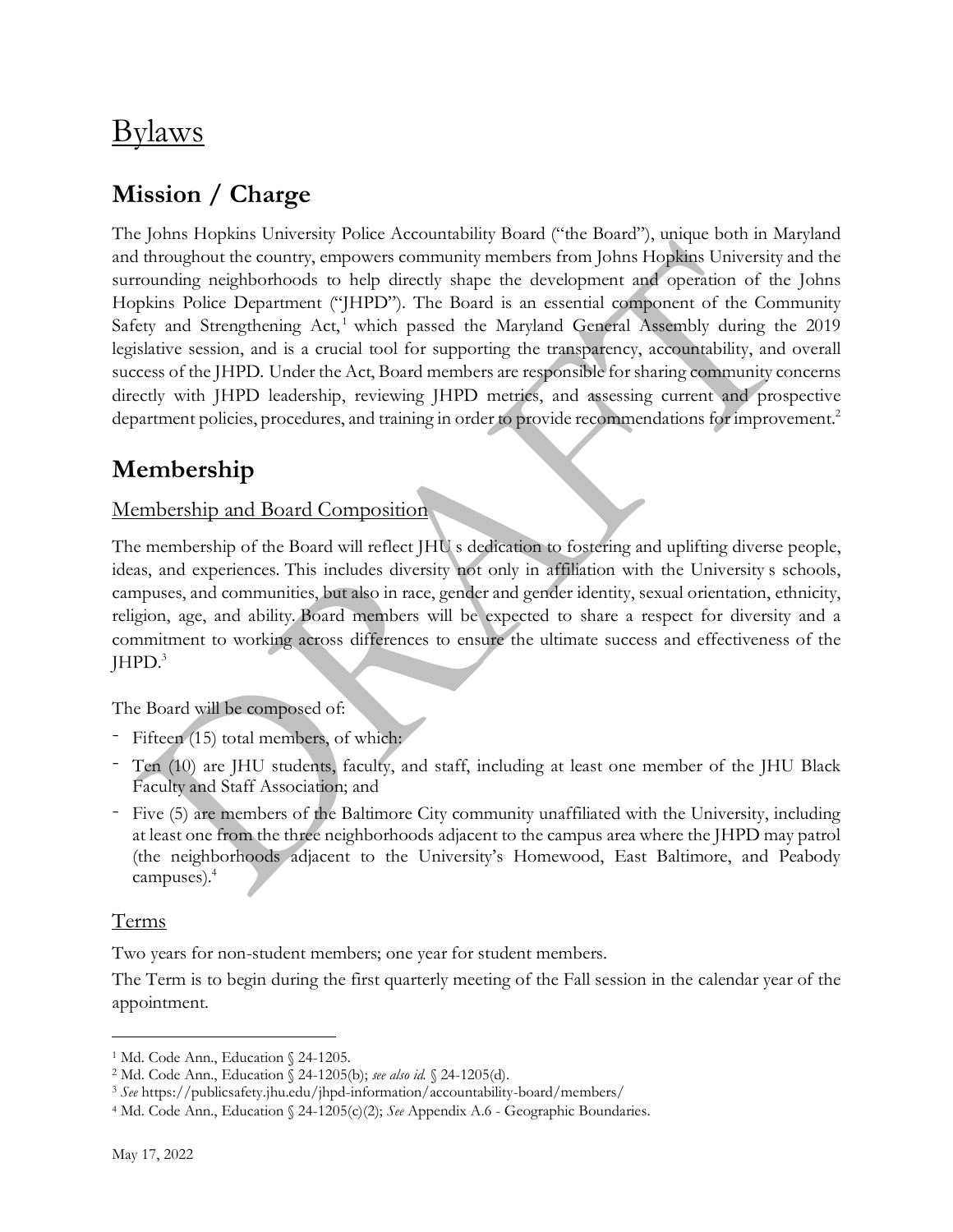#### Eligibility Requirements

To be eligible to serve on the Accountability Board, applicants must demonstrate:

- Significant ties to the Baltimore City community through residency (for non-affiliate community members) or either school enrollment or work location (for university affiliate members);
- Student members must be enrolled in a JHU school at one of the University s East Baltimore, Peabody, or Homewood campuses for the duration of their Board term.

#### Appointment Process

Pursuant to the Community Safety and Strengthening Act, the Baltimore City Mayor and City Council President each appoint one (1) community member to the Accountability Board; Johns Hopkins University leadership nominates thirteen (13) members, including three (3) community members in consultation with the Baltimore City Council President. <sup>5</sup> All thirteen (13) JHU nominees are subject to confirmation by the Maryland State Senate.<sup>6</sup>

#### Outstanding Question(s)

- Officers
	- Should the Board consider creating elected officer positions? UC Davis has a chair and vice chair; Wake Forest has only a chair.
	- Given the Board's role in ensuring compliance with the Maryland Open Meetings Act, should the Board consider establishing an Open Meetings Act Compliance Officer position? The OMA trainers indicated that might be a helpful role to consider.
	- What will be the responsibilities of each leadership position?
	- Should the Board create a formal or ad-hoc agenda-setting committee, or should that be the responsibility rest with the Board officers?

### **Ethics**

#### Outstanding Question(s)

- Should the Board consider adopting the NACOLE Code of Ethics developed by the National Association for Civilian Oversight of Law Enforcement (NACOLE) or a similar or modified ethics code? For an example of language, see Article 7 of the UC Davis bylaws (attached).

<sup>5</sup> Md. Code Ann., Education § 24-1205.

<sup>6</sup> *See* Interim Study on Approaches to Improving Public Safety on and around Johns Hopkins University Campuses, Report to the Maryland General Assembly on HB 103, December 21, 2018. Report available at: [https://publicsafetyinitiatives.jhu.edu/assets/uploads/sites/8/2018/12/Interim-study-report-FINAL.pdf.](https://publicsafetyinitiatives.jhu.edu/assets/uploads/sites/8/2018/12/Interim-study-report-FINAL.pdf)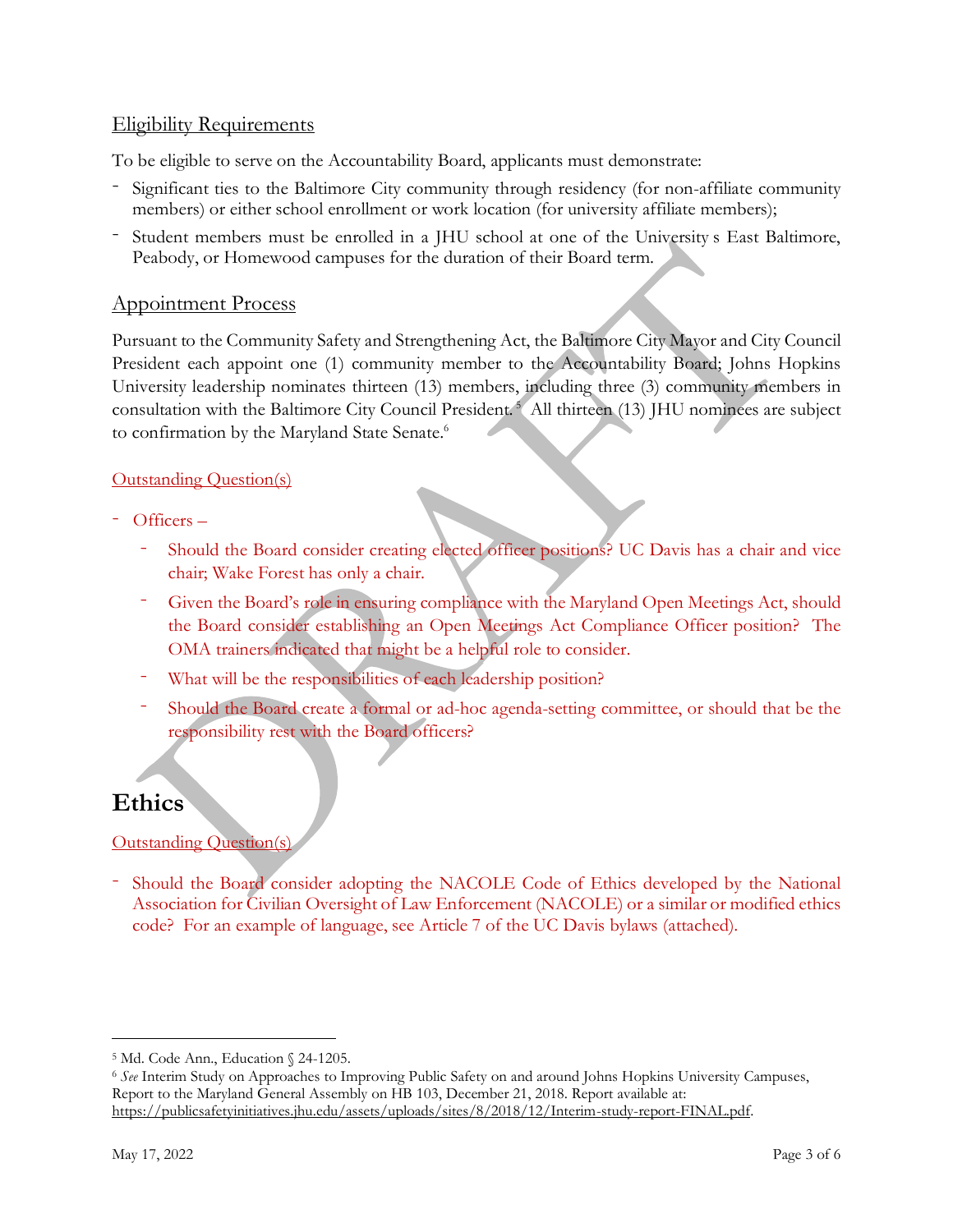### **Meeting requirements**

Pursuant to the Community Safety and Strengthening Act, the Board must: meet at least quarterly; hold at least one public meeting each year to seek input on JHPD policies, procedures, and training from community members of Baltimore City; and, post the minutes from each meeting in a prominent manner on a website available to the public.<sup>7</sup>

#### Meeting Frequency and Meeting Agendas

**Quarterly Meetings**. Quarterly meetings feature all Accountability Board members as well as the Vice President of Public Safety. Quarterly meetings provide Board members an opportunity to share advice, guidance, and community feedback, per their legislatively-mandated duties, with the Vice President of Public Safety. Quarterly meetings are viewable by the general public. At least one quarterly meeting a year for public input on policies, procedures, and training from community members of Baltimore City.

#### Outstanding Question(s)

- Should the Board also hold special meetings? Section V of Wake Forest's [bylaws](https://campuslife.wfu.edu/office-of-the-vice-president/police-advisory-board/advisory-board-members-and-bylaws/) allows for special meetings to be held as often as the Board deems necessary.
- Does the chair (or another officer) have the ability to call for an additional or "special" meeting, or does that require agreement by the majority of the Board?

#### The Maryland Open Meetings Act Compliance and Public Access

The Board will comply with the Maryland Open Meetings Act. <sup>8</sup> This includes, but is not limited to, the following:

- All Board meetings will be made accessible for public viewing;
- Meeting minutes will be posted on the Accountability Board website.
- Meeting materials, including agendas, will be posted prominently on the Accountability Board website in advance of the meeting.
- Meetings will be live-streamed on the Accountability Board website and accessible by phone.
- Meetings will be recorded and publicly available in an archive on the Accountability Board website.

<sup>7</sup> Md. Code Ann., Education § 24-120 5(e)

<sup>8</sup> Johns Hopkins University Accountability has committed to complying with the Maryland Open Meetings Act which, among its provisions, requires that Board meetings be open to the public.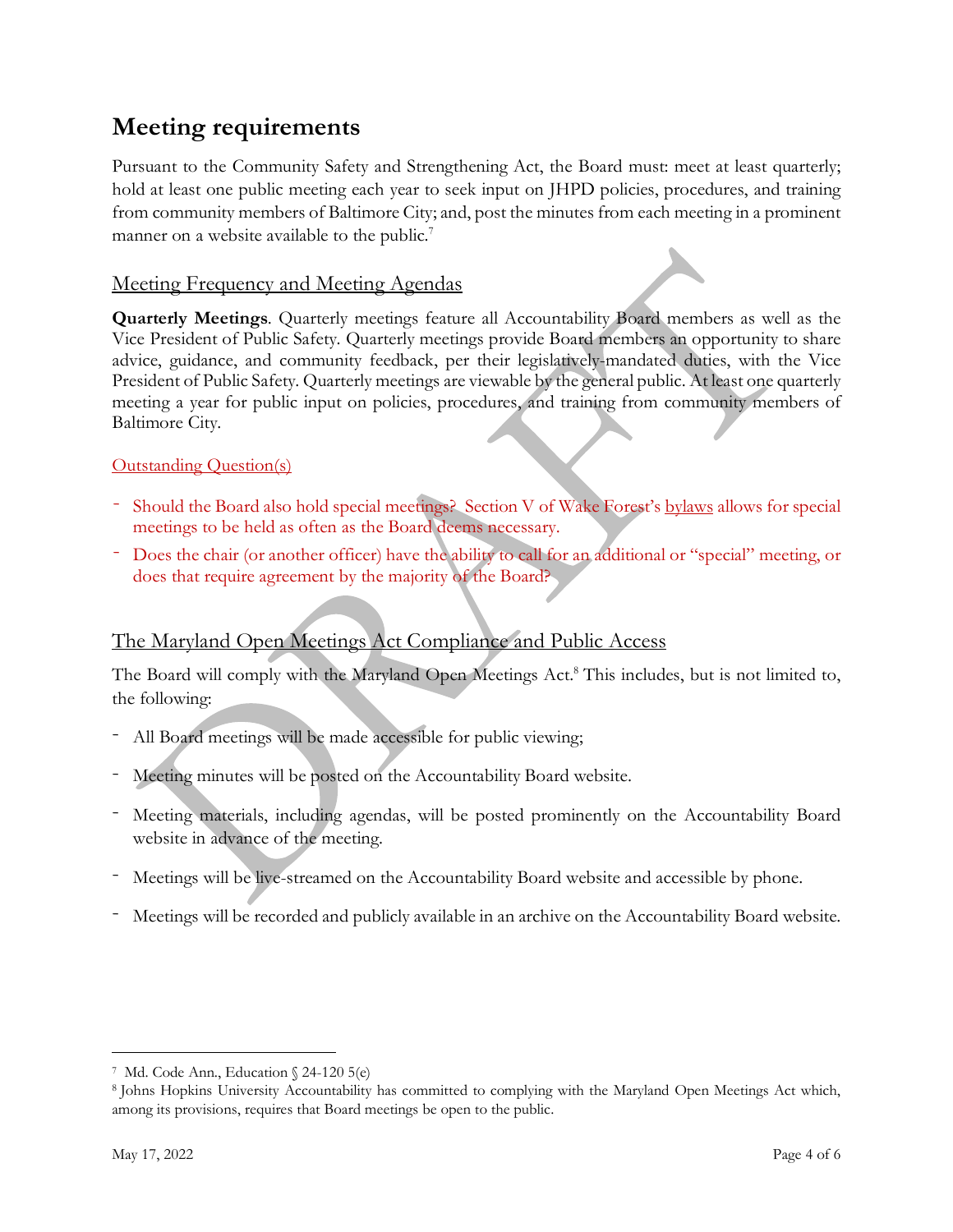### **Removal and Discipline**

Outstanding Question(s)

- Should the Board consider including a clause on removal and discipline of members? For instance, Article 8 of UC Davis' Bylaws includes a clause that mandates automatic termination following absences from a prescribed number of meetings and termination as a potential punishment for an ethics violation (pending review).

### **Procedural Requirements (Quorum and Voting)**

Outstanding Question(s)

- What would qualify as a quorum for meetings? In Article V. Meeting and Procedures of Wake Forest's Bylaws, a quorum is defined as a majority of members and this number of attendees is necessary for any decision made by the Board; in Article 9 – Quorum and Voting of the UC Davis Bylaws, of the seven (7) board members, five (5) physically-present members constitutes a quorum, and decisions of the Board are made by a vote of a majority while a quorum is present.

### **Recusal**

Outstanding Question(s)

- Should the Board consider a process for recusal? For example, Article 10 – Recusal of the UC Davis Bylaws. The Article mandates that Board members must recuse themselves in any one of three possible situations, including a conflict of interest, appearance of impropriety, or possibility of bias.

### **Training and Confidentiality Commitments**

Outstanding Question(s)

- Should the Board consider any training and confidentiality commitments? In Article 11 – Training and Confidentiality Commitments, UC Davis mandates that members of the Board receive training developed by the institution on police procedures, relevant legal issues, impartiality, the confidential nature of police misconduct investigations and discipline, and the civilian oversight field. The Bylaws also note that Board members are offered the opportunity to accompany members of the police department on a ride-along.